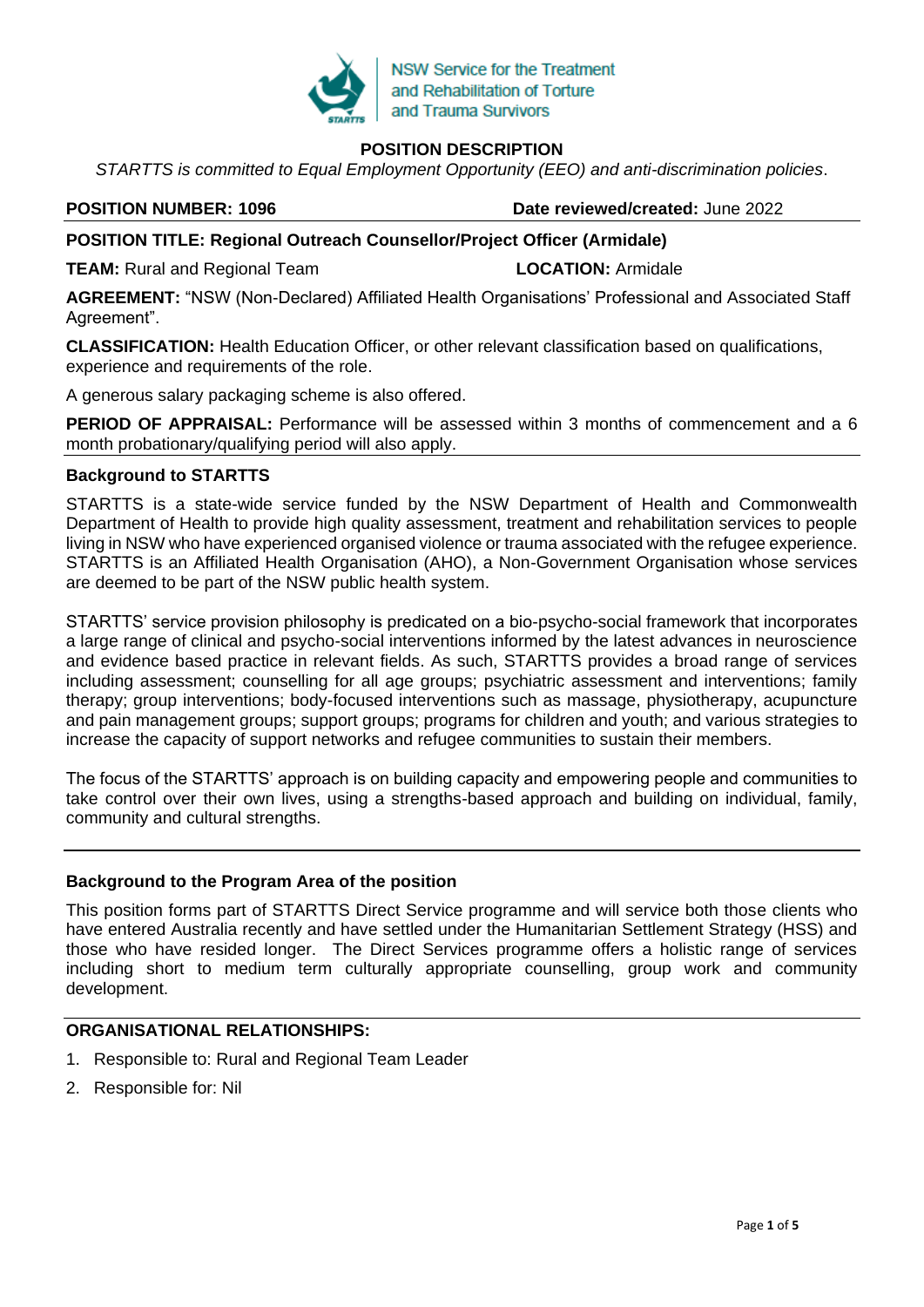# **SELECTION CRITERIA:**

#### **Essential Criteria:**

- 1. Tertiary qualifications in health, counselling, behavioural or social sciences.
- 2. Demonstrated assessment and counselling experience in a cross-cultural context.
- 3. Demonstrated understanding of the issues affecting refugees in particular resettlement issues, and the effects of torture on individuals, young people, families, and communities.
- 4. Relevant clinical group work and training skills.
- 5. Excellent oral, written communication and interpersonal skills and ability to work independently and as part of a multidisciplinary team within a multicultural environment.
- 6. Knowledge of the cultures and health needs of refugee communities in Armidale and Northern NSW.
- 7. Knowledge and experience in community development, community liaison and advocacy.
- 8. Current NSW Driver's Licence.

#### **Desirable Criteria:**

- 1. Experience in working with children and adolescents in a clinical setting.
- 2. Knowledge of local communities in Armidale and available services.

\*This position is considered child-related employment and will require a Working with Children Background Check and a National Police Check.

#### **COVID -19 REQUIREMENTS**

**\***In line with the Public Health Order, all STARTTS workers are considered Health Workers and are required to be vaccinated against COVID-19. In order to be eligible for consideration for employment with STARTTS, all recruits must provide evidence of vaccination against COVID-19, or alternatively provide a Medical Contraindication in the approved form which complies with the requirements of the Public Health Order, prior to appointment. Should you not be able to comply before your commencement date, the offer of employment may be withdrawn.

### **BRIEF DESCRIPTION OF ROLE**

The position is to provide a comprehensive assessment, referral and counselling service to Refugee and Special Humanitarian Program entrants living in the Armidale region of NSW.

# **PRIMARY OBJECTIVES:**

- 1. To identify traumatised people in refugee communities in Armidale and northern NSW and provide an assessment counselling and referral service to refugee families, children and adolescents.
- 2. To provide short to medium term counselling and support services to refugees both newly arrived and established, whose experience of torture and trauma is affecting settlement and other areas of their lives.
- 3. To develop and maintain productive partnerships between STARTTS and other services within Armidale and northern NSW relevant to the needs of newly arrived and established refugees to ensure effective service provision.
- 4. To provide consultancy and/or training to other service providers working with newly arrived refugees and refugee communities including medical, allied health, counselling and other relevant service providers.
- 5. To provide services as per the terms of the (Program of Assistance to Survivors of Torture and Trauma) PASTT contract and maintain productive working relationships with HSS service providers in the Northern NSW HSS Region.
- 6. In collaboration with other STARTTS services, develop and implement relevant community education and social support programs of benefit to people from affected refugee communities.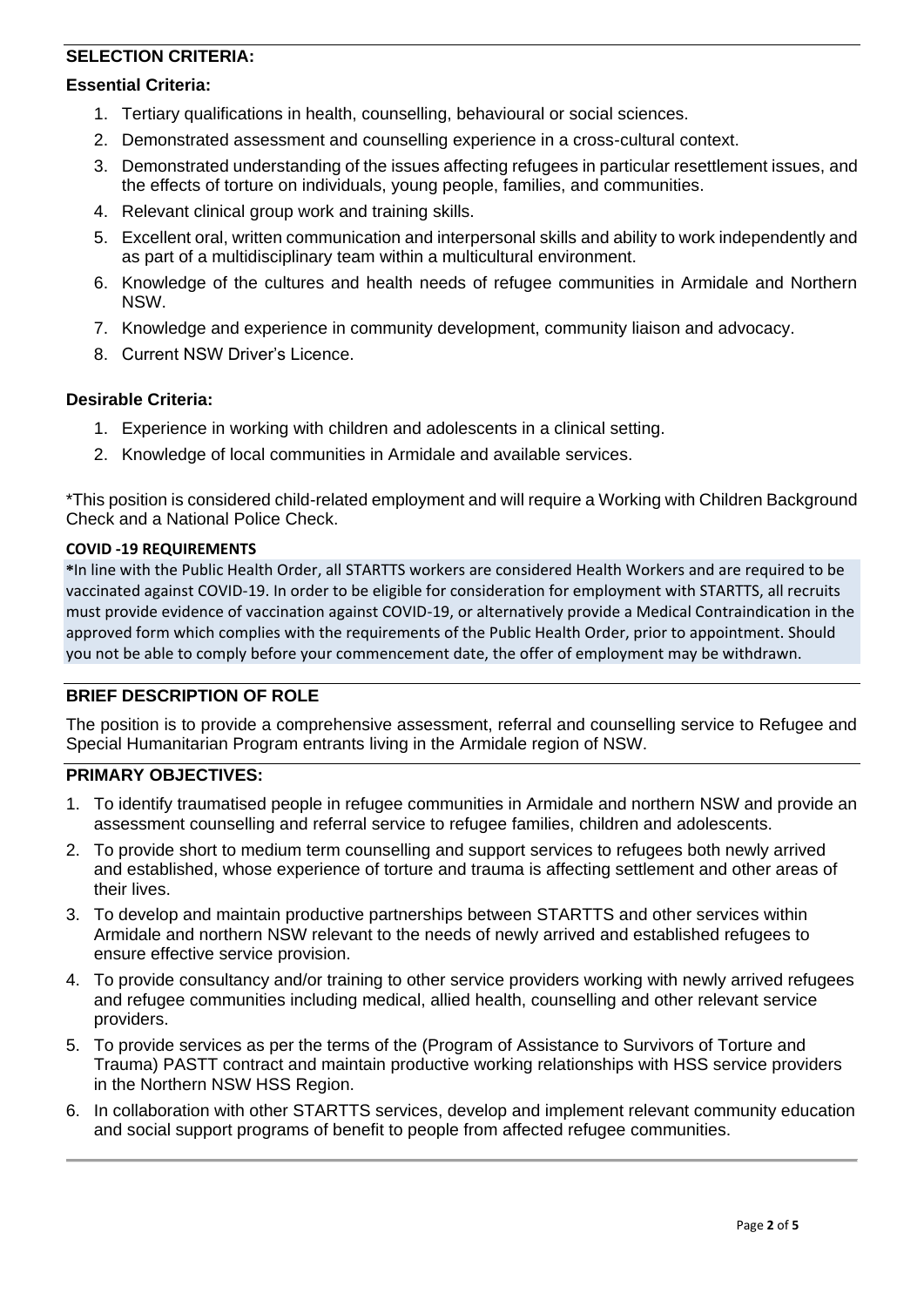#### **PRIMARY DUTIES:**

#### **1. Assessment, counselling and community development**

- 1.1. Provide a psycho-social and psychological assessment and referral service to refugee families, children and adolescents in accordance with PASTT contractual and other service delivery requirements.
- 1.2. Undertake training in use of the Refugee Comprehensive Assessment Tool (R-CAT) and utilise this tool when conducting assessments with refugee families, children and adolescents.
- 1.3. Support refugee families to develop a clear understanding of the issues which may affect them and their children, and to understand what services are available to them.
- 1.4. Develop and implement case plans in conjunction with refugee clients that will assist them to overcome psycho-social settlement difficulties, to manage their traumatic and psychological symptoms and to access relevant community resources.
- 1.5. Provide short to medium term counselling (an average of 8 sessions) to those newly arrived refugees whose experience of torture and trauma is affecting settlement and identify those requiring longer term support or specific interventions.
- 1.6. Liaise with HSP Case Coordinators in relation to the health and settlement needs of newly arrived refugees and facilitate their referral to mainstream health service providers, the Refugee Health Clinic, and/or relevant settlement services as determined by client need.
- 1.7. Provide counselling for clients that have been resident in Australia for more than twelve months and for clients exited from HSP on the basis of assessments conducted.
- 1.8. Promote assessment and counselling services through an information strategy including community information sessions, printed information in community languages and community radio. This includes translation of relevant information regarding STARTTS services where appropriate.
- 1.9. Introduce newly arrived and more established refugees to other STARTTS' programs specifically designed to assist people with their settlement process in Australia where these are available (such as the Families in Cultural Transition and residential programs).
- 1.10.Maintain proper records of client contact and assessment, case plans, referral and follow up and interventions.
- 1.11.Develop and maintain productive partnerships between STARTTS and other services in Armidale and the Northern NSW region relevant to the needs of refugees.
- 1.12.Work with local refugee communities to identify needs and encourage the development and maintenance of a supportive community infrastructure.
- 1.13.Gain thorough knowledge of the local community and services therein. Identify gaps in health care services and initiate new services in consultation with relevant STARTTS staff, local community organisations and refugee communities.

### **2. Training**

- 2.1. With the support of the Training Team conduct training programs for medical, allied health, counselling and other relevant service providers and volunteer groups working with refugees.
- 2.2. Provide input to development of training materials relevant to the needs of services working with refugees focusing on the difficulties confronted in the initial period after arrival.

#### **3. Administration**

- 3.1. Ensure that a minimum counselling workload consistent with contractual obligations, service goals and financial accountability requirements are maintained.
- 3.2. Complete client based documentation associated with Direct Services HSS and non-HSS interventions as required.
- 3.3. Participate in the evaluation of the effectiveness of services provided.
- 3.4. Participate in weekly clinical supervision, fortnightly administrative supervision meetings and annual performance appraisals.
- 3.5. Participate in educational and professional development programs.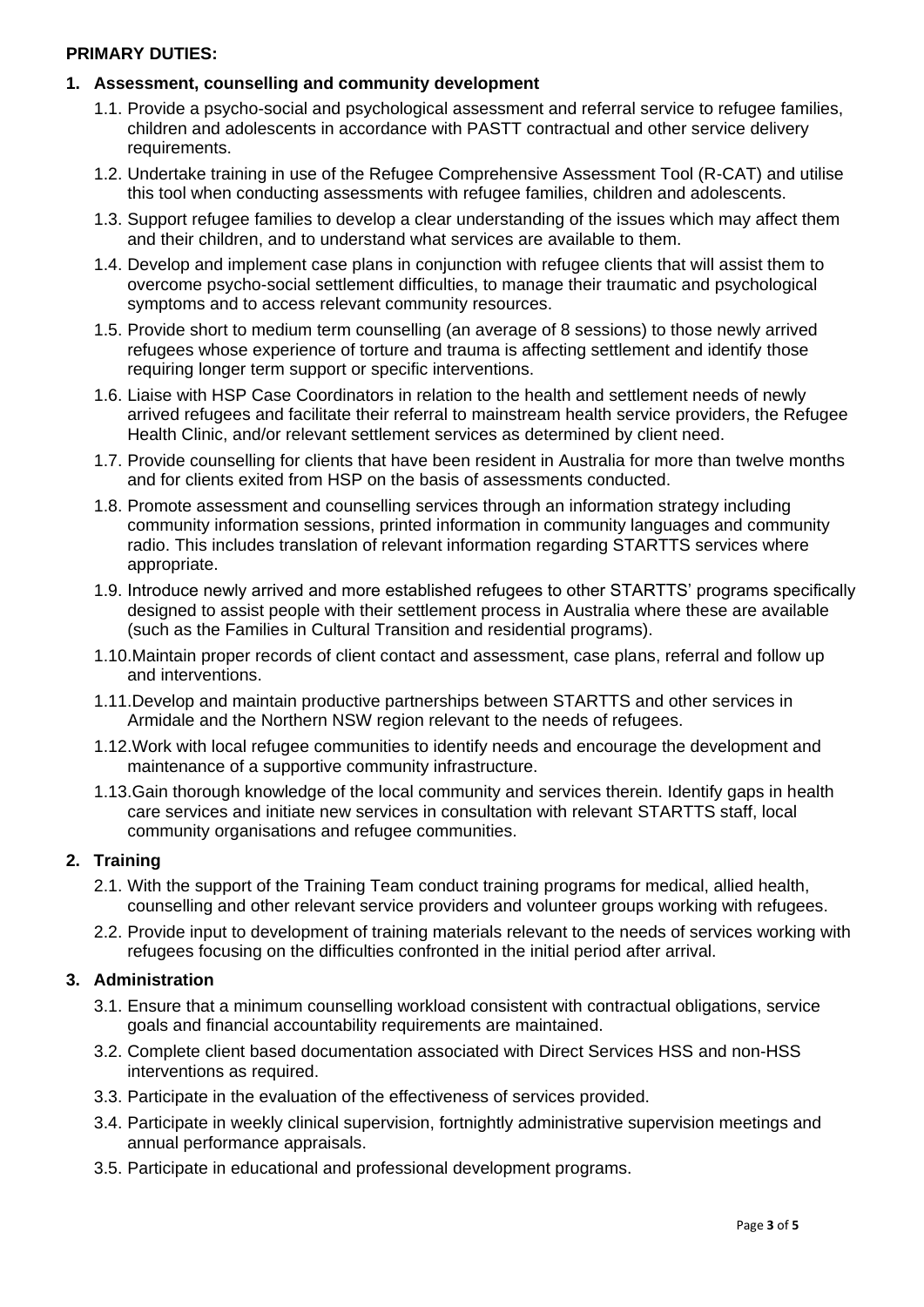# **4. Reporting**

- 4.1. Provide bimonthly progress reports to the Team Leader.
- 4.2. Prepare other reports as required.

# **5. Personnel**

- 5.1. Participate in STARTTS Performance Management program and in the development of an annual Work Plan.
- 5.2. Be an active participant in team meetings to maximise contribution to the work of the team
- 5.3. Participate in STARTTS staff meetings and other relevant meetings
- 5.4. Work to ensure professional and co-operative working relationships within own team and with other departments across STARTTS.
- 5.5. Participate in identifying quality improvement initiatives/strategies.
- 5.6. Attend and participate in all training opportunities identified for the role.
- 5.7. Liaise with and seek senior advice as required.

# **6. As a STARTTS employee you are expected to:**

- Have commitment to Human Rights, EEO, WHS and Safe Work Practices.
- Carry out the role and responsibilities in a manner that is consistent with delegations, policies, procedures and operations systems of STARTTS and in line with STARTTS Code of Conduct.
- Maintain confidentiality and exercise discretion in relation to all STARTTS matters.
- Actively seek to improve skills and knowledge that will benefit the organisation.
- Project a professional image at all times and in all situations.
- Undertake any other duties that may be required within the area of work.

# **Equal Employment Opportunity and Staff Relationships:**

- STARTTS is an Equal Employment Opportunity (EEO) employer and encompasses its philosophy and practice.
- STARTTS rejects racism and sexism in all its forms and is committed to the elimination of racial and gender discrimination including direct and indirect racism and sexism, racial vilification, and harassment.

# **STARTTS Workplace Policies**

You must observe and comply with the provisions set out in any and all written policy, practice or procedure of STARTTS. A breach of STARTTS' policies, practices and procedures may result in disciplinary action up to and including termination of your employment.

# **Work Health & Safety responsibilities:**

- Comply with STARTTS WHS policies and procedures.
- Work with due care and consideration to safeguard your own health and safety and the health and safety of others, and to report to your Supervisor any potential hazards, mishaps, incidents or injuries that may occur or become aware of during the course of work.

**Risk management responsibilities:** All staff have a responsibility to identify any risks (i.e. the chance of something happening that will have an impact on the objectives of the organisation) in the course of their work and to inform their supervisor, as per the *STARTTS Risk Management Policy and Program*.

### **Smoke-free Workplace**

STARTTS is completely smoke-free. This means that smoking is not allowed in any STARTTS' buildings, vehicles or grounds, there are no designated smoking areas. As an employee you are required to comply with the 'Non-smoking' Policy.